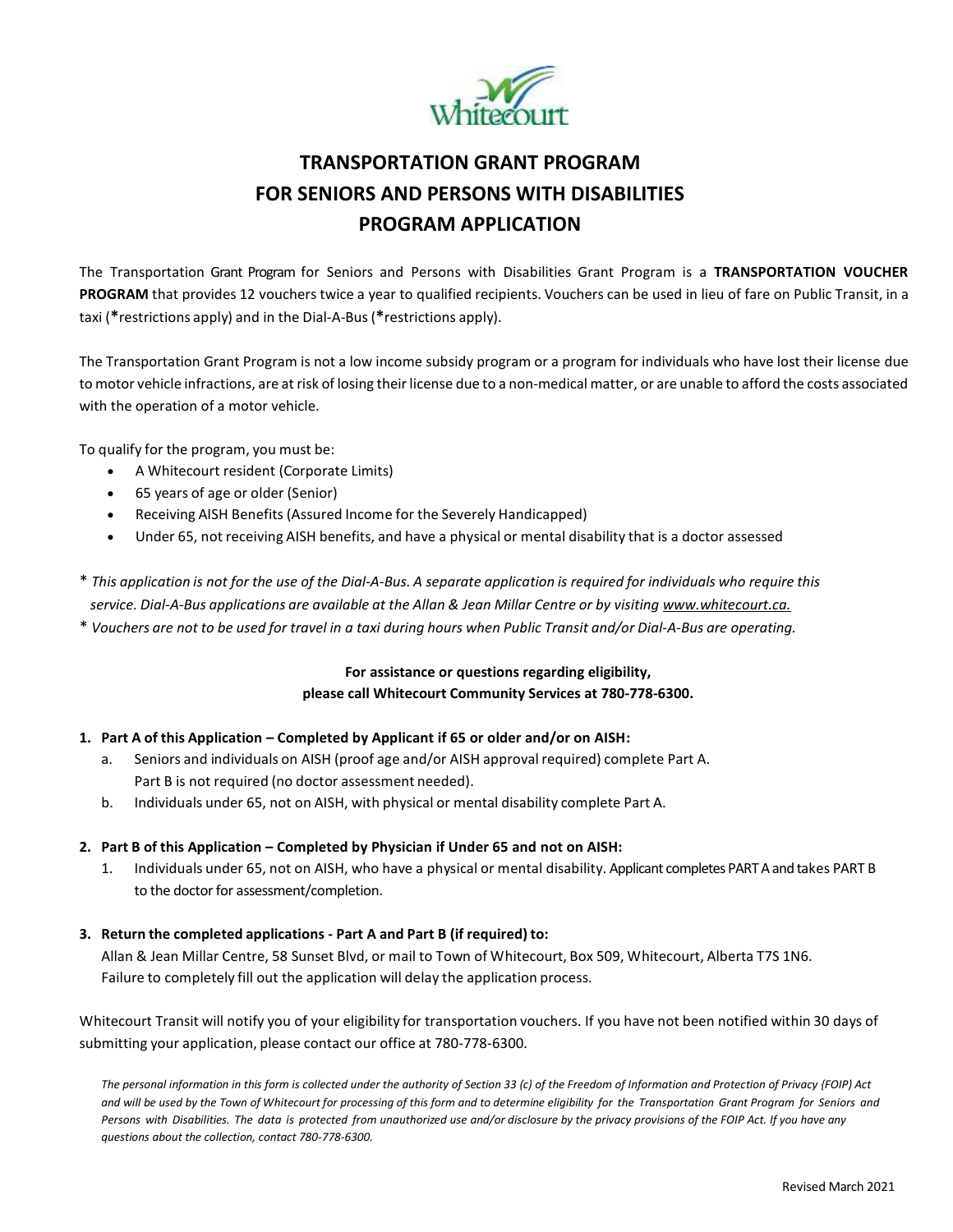

**REVISED MARCH 2021 PART A - APPLICANT INFORMATION - T***o be completed by the Applicant* **SENIORS/PERSONSWITH DISABILITIES TOWN OF WHITECOURT TRANSPORTATION GRANT PROGRAM (VOUCHERS)** *Application for transportation vouchers as per the criteria outlined below.* 

| <b>Name</b> |                                                                                                                                                                                                                                                                                                                                                                                                                                                                                        |
|-------------|----------------------------------------------------------------------------------------------------------------------------------------------------------------------------------------------------------------------------------------------------------------------------------------------------------------------------------------------------------------------------------------------------------------------------------------------------------------------------------------|
|             | <b>Address</b><br><b>Postal Code</b>                                                                                                                                                                                                                                                                                                                                                                                                                                                   |
|             | <b>Phone Number</b>                                                                                                                                                                                                                                                                                                                                                                                                                                                                    |
|             | Date of Birth                                                                                                                                                                                                                                                                                                                                                                                                                                                                          |
|             | (require Birth Certificate, Senior Citizen Card, etc.)                                                                                                                                                                                                                                                                                                                                                                                                                                 |
|             | <b>CRITERIA FOR PROGRAM</b>                                                                                                                                                                                                                                                                                                                                                                                                                                                            |
|             | <b>Resident of Whitecourt:</b><br>No<br>Yes                                                                                                                                                                                                                                                                                                                                                                                                                                            |
|             | Please select one of the following:                                                                                                                                                                                                                                                                                                                                                                                                                                                    |
|             | 65 years of age or older (proof of age is required).                                                                                                                                                                                                                                                                                                                                                                                                                                   |
|             | Receiving benefits through AISH (Proof of AISH approval is required).                                                                                                                                                                                                                                                                                                                                                                                                                  |
|             | Persons under 65 years of age, not on AISH, with a physical disability.<br>Medical confirmation is required to qualify. This applies to applicants with a short-term, long-term, or permanent<br>physical disability that is derived from special birth conditions, disease, or accident that would prevent the individual<br>from obtaining a driver's license, or for those with a valid driver's license, the individual is medically restricted from<br>operating a motor vehicle. |
|             | Persons under 65 years of age, not on AISH, with a mental disability.<br>Medical confirmation is required to qualify. This applies to applicants with a short-term, long-term, or permanent mental<br>disability that is derived from special birth conditions, disease, or accident that would prevent the individual from obtaining<br>a driver's license, or for those with a valid driver's license, the individual is medically restricted from operating a motor<br>vehicle.     |
|             | I hereby make application for the Transportation Grant Program. I certify that I am eligible according to the criteria<br>outlined above and that I am aware of the rules for use of the vouchers and agree to abide by such rules.                                                                                                                                                                                                                                                    |
|             |                                                                                                                                                                                                                                                                                                                                                                                                                                                                                        |
|             | (month/day/year)                                                                                                                                                                                                                                                                                                                                                                                                                                                                       |

**THOSE UNDER 65 YEARS OF AGE, NOT ON AISH, WITH A DISABILITY, SUBMIT BOTH PART A AND PART B FORMS FOR PROCESSING.**

*All ages requiring Dial-A-Busservice are to complete a Dial-A-Bus application form and require approval from a physician indicating you are unable to access Public Transit stops along the route.*

**For Office Use Only -** Approved By: Date: